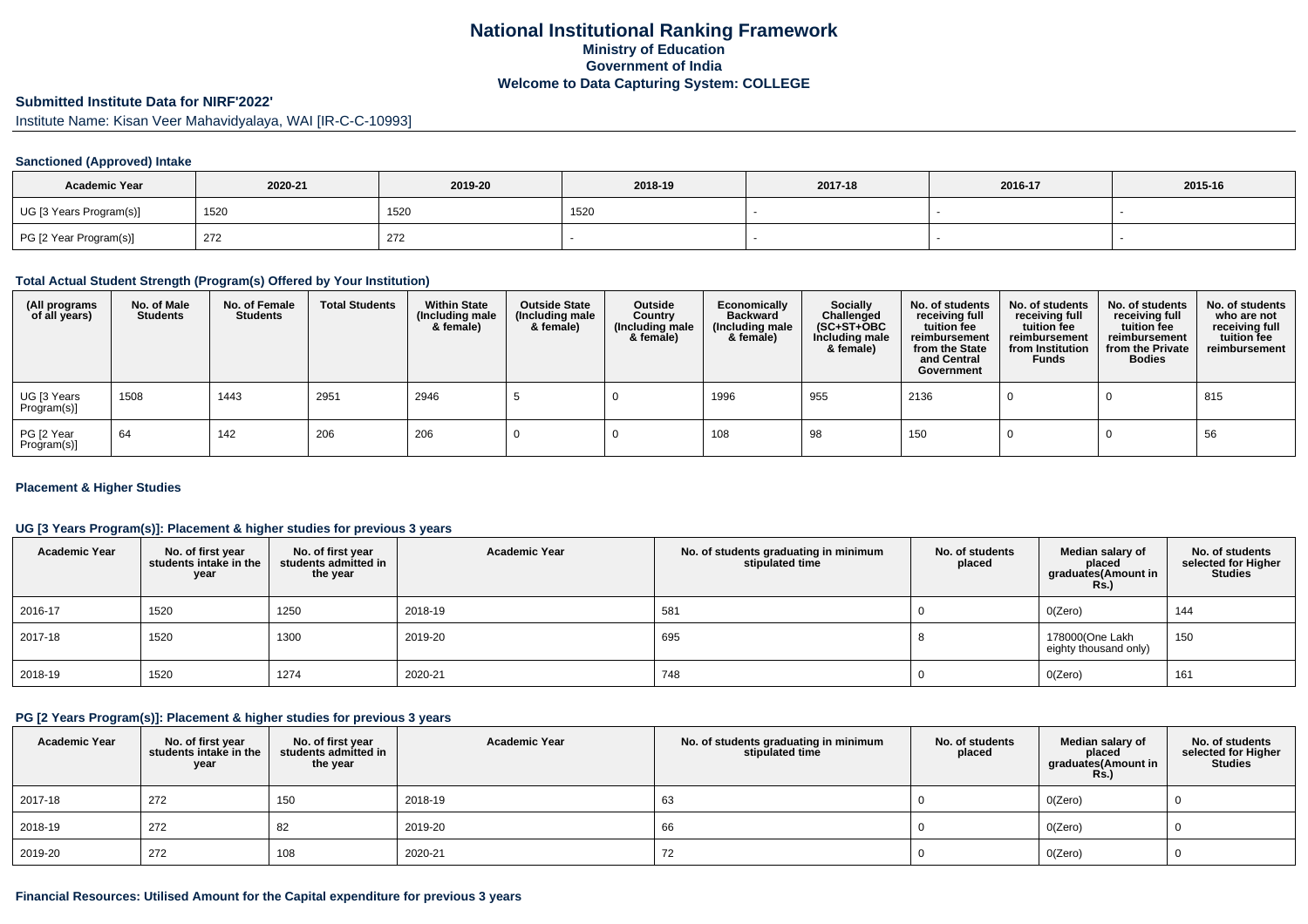| <b>Academic Year</b>                                                                                 | 2020-21                                               | 2019-20                                                                   | 2018-19                                                              |  |  |  |  |  |  |  |  |
|------------------------------------------------------------------------------------------------------|-------------------------------------------------------|---------------------------------------------------------------------------|----------------------------------------------------------------------|--|--|--|--|--|--|--|--|
|                                                                                                      | <b>Utilised Amount</b>                                | <b>Utilised Amount</b>                                                    | <b>Utilised Amount</b>                                               |  |  |  |  |  |  |  |  |
| Annual Capital Expenditure on Academic Activities and Resources (excluding expenditure on buildings) |                                                       |                                                                           |                                                                      |  |  |  |  |  |  |  |  |
| Library                                                                                              | 192023 (one lakh ninty two thousand twenty three)     | 376533 (three lakh seventy six thousand five hundred thirty<br>three)     | 78048 (seventy eight thousand forty eight)                           |  |  |  |  |  |  |  |  |
| New Equipment for Laboratories                                                                       | 0 (zero)                                              | 461168 (four lakh sixty one thousand one hundred sixty eight)             | 355973 (three lakh fifty five thousand nine hundred seventy<br>three |  |  |  |  |  |  |  |  |
| Other expenditure on creation of Capital Assets (excluding<br>expenditure on Land and Building)      | 68127 (sixty eight thousand one hundred twenty seven) | 7475113 (seventy four lakh seventy five thousand one hundred<br>thirteen) | 3008758 (thirty lakh eight thousand seven hundred fifty eight)       |  |  |  |  |  |  |  |  |

## **Financial Resources: Utilised Amount for the Operational expenditure for previous 3 years**

| Academic Year                                                                                                                                                                                  | 2020-21                                                                               | 2019-20                                                                                | 2018-19                                                                                 |  |  |  |  |  |  |  |
|------------------------------------------------------------------------------------------------------------------------------------------------------------------------------------------------|---------------------------------------------------------------------------------------|----------------------------------------------------------------------------------------|-----------------------------------------------------------------------------------------|--|--|--|--|--|--|--|
|                                                                                                                                                                                                | <b>Utilised Amount</b>                                                                | <b>Utilised Amount</b>                                                                 | <b>Utilised Amount</b>                                                                  |  |  |  |  |  |  |  |
| <b>Annual Operational Expenditure</b>                                                                                                                                                          |                                                                                       |                                                                                        |                                                                                         |  |  |  |  |  |  |  |
| Salaries (Teaching and Non Teaching staff)                                                                                                                                                     | 102305678 (one thousand twenty three lakh five thousand six<br>hundred seventy eight) | 97028543 (nine hundred seventy lakh twenty eight thousand<br>five hundred forty three) | 94186357 (nine hundred forty one lakh eighty six thousand<br>three hundred fifty seven) |  |  |  |  |  |  |  |
| Maintenance of Academic Infrastructure or consumables and<br>other running expenditures(excluding maintenance of hostels<br>and allied services, rent of the building, depreciation cost, etc) | 88977 (eighty eight thousand nine hundred seventy seven)                              | 879967 (eight lakh seventy nine thousand nine hundred sixty<br>seven)                  | 1000 (one thousand)                                                                     |  |  |  |  |  |  |  |
| Seminars/Conferences/Workshops                                                                                                                                                                 | 123597 (one lakh twenty three thousand five hundred ninty<br>seven)                   | 395212 (three lakh ninty five thousand two hundred twelve)                             | 116966 (one lakh sixteen thousand nine hundred sixty six)                               |  |  |  |  |  |  |  |

# **PCS Facilities: Facilities of physically challenged students**

| 1. Do your institution buildings have Lifts/Ramps?                                                                                                         | Yes, more than 80% of the buildings |
|------------------------------------------------------------------------------------------------------------------------------------------------------------|-------------------------------------|
| 2. Do your institution have provision for walking aids, including wheelchairs and transportation from one building to another for<br>handicapped students? | No                                  |
| 3. Do your institution buildings have specially designed toilets for handicapped students?                                                                 | Yes, less than 40% of the buildings |

# **Faculty Details**

| Srno           | Name                                | Age | Designation                | Gender | Qualification    | <b>Experience (In</b><br>Months) | <b>Currently working</b><br>with institution? | <b>Joining Date</b> | <b>Leaving Date</b>      | <b>Association type</b> |
|----------------|-------------------------------------|-----|----------------------------|--------|------------------|----------------------------------|-----------------------------------------------|---------------------|--------------------------|-------------------------|
|                | Sutar Prakash<br>Devidas            | 60  | Associate Professor        | Male   | MSc(Mathematics) | 444                              | Yes                                           | 15-06-1984          | $\sim$                   | Regular                 |
| $\overline{2}$ | Dhanavade<br>Vishvanath<br>Sakharam | 60  | Associate Professor        | Male   | M.Sc.            | 420                              | Yes                                           | 16-06-1986          | $- -$                    | Regular                 |
| 3              | Kamble Uttam<br>Bhanudas            | 57  | <b>Assistant Professor</b> | Male   | M.Sc.            | 312                              | Yes                                           | 20-06-1995          | $- -$                    | Regular                 |
| -4             | Zambare<br>Dnayandeo Namdev         | 55  | Professor                  | Male   | Ph.D             | 324                              | Yes                                           | 05-09-1994          | $\overline{\phantom{a}}$ | Regular                 |
| 5              | Jadhav Hanmant<br>Vasant            | 59  | Associate Professor        | Male   | Ph.D             | 384                              | Yes                                           | 04-08-1989          | $\overline{\phantom{a}}$ | Regular                 |
| 6              | <b>Bhoite Pravin</b><br>Hanmant     | 58  | Associate Professor        | Male   | Ph.D             | 372                              | Yes                                           | 04-08-1990          | $\overline{\phantom{a}}$ | Regular                 |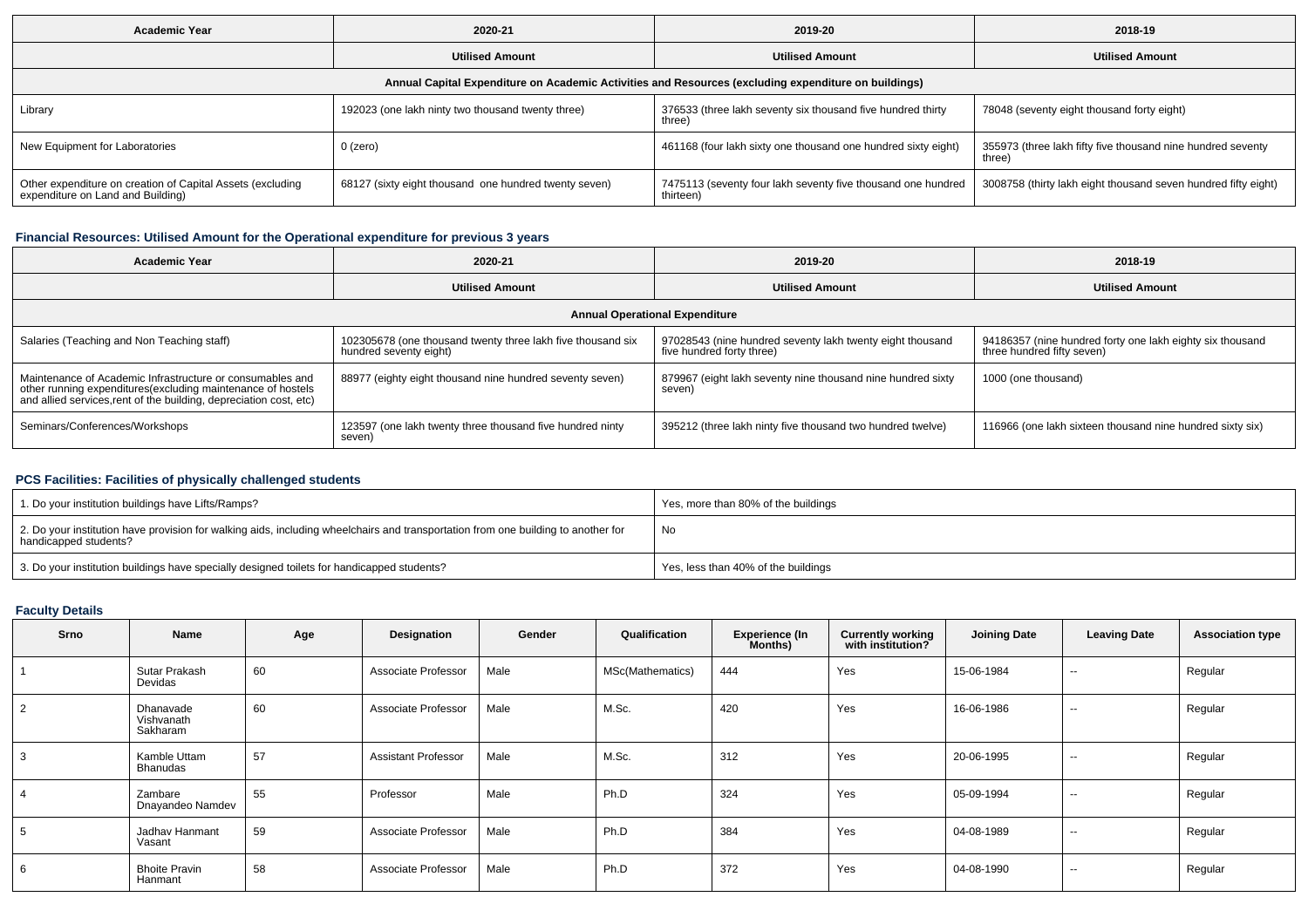|    | Veer Vinod<br>Ramchandra          | 45 | Associate Professor        | Male | Ph.D    | 260 | Yes | 05-01-2000 | $\sim$                   | Regular |
|----|-----------------------------------|----|----------------------------|------|---------|-----|-----|------------|--------------------------|---------|
| 8  | Sontakke Kiran<br>Nagnath         | 43 | <b>Assistant Professor</b> | Male | Ph.D    | 162 | Yes | 15-06-2007 | $\sim$                   | Regular |
| 9  | Karade Vilas<br>Baburao           | 59 | Associate Professor        | Male | M. Phil | 421 | Yes | 14-06-1986 | $\sim$                   | Regular |
| 10 | Jagtap Shashikant<br>Narayan      | 59 | Associate Professor        | Male | Ph.D    | 397 | Yes | 04-07-1988 | $\overline{\phantom{a}}$ | Regular |
| 11 | Ghorpade Anand G                  | 52 | <b>Assistant Professor</b> | Male | M.A     | 260 | Yes | 04-01-2000 | $\sim$                   | Regular |
| 12 | <b>Bakare Ravindra</b><br>Vishnu  | 58 | Associate Professor        | Male | M. Phil | 396 | Yes | 01-08-1988 | Ξ.                       | Regular |
| 13 | Kanase Hanmant<br>Dajiram         | 56 | Associate Professor        | Male | Ph.D    | 396 | Yes | 10-08-1988 | $\sim$                   | Regular |
| 14 | Patkure Bhimrao<br>Bapurao        | 56 | Associate Professor        | Male | M. Phil | 372 | Yes | 04-08-1990 | Ξ.                       | Regular |
| 15 | <b>Waliv Rahul</b><br>Hanamant    | 34 | <b>Assistant Professor</b> | Male | M.Sc.   | 132 | Yes | 17-08-2010 | $\sim$                   | Regular |
| 16 | Gavit Rajesh S                    | 45 | <b>Assistant Professor</b> | Male | Ph.D    | 146 | Yes | 10-07-2009 | Ξ.                       | Regular |
| 17 | Kamble<br>Chandrakant<br>Shankar  | 50 | Associate Professor        | Male | Ph.D    | 298 | Yes | 09-10-1996 | --                       | Regular |
| 18 | Nimbalkar<br>Dhananjay Jalindar   | 50 | <b>Assistant Professor</b> | Male | Ph.D    | 330 | Yes | 05-02-1994 | Щ,                       | Regular |
| 19 | <b>Thorat Sangram</b><br>Gopinath | 46 | <b>Assistant Professor</b> | Male | Ph.D    | 152 | Yes | 19-12-2008 | Ξ.                       | Regular |
| 20 | Agedakar Bhanudas<br>Bhikaji      | 56 | Associate Professor        | Male | Ph.D    | 359 | Yes | 03-09-1991 | $\sim$                   | Regular |
| 21 | Kathare Jaypal<br>Vishnu          | 55 | Associate Professor        | Male | Ph.D    | 311 | Yes | 19-09-1995 | Ξ.                       | Regular |
| 22 | Birajdar<br>Bhimashankar M        | 39 | <b>Assistant Professor</b> | Male | M.A     | 115 | Yes | 16-01-2012 | $\sim$                   | Regular |
| 23 | <b>Bhalerao Eknath</b><br>Bhimaji | 59 | Associate Professor        | Male | Ph.D    | 419 | Yes | 15-01-1986 | $\overline{\phantom{a}}$ | Regular |
| 24 | Vaidya Ramesh<br>Rajaram          | 59 | Associate Professor        | Male | Ph.D    | 410 | Yes | 15-06-1987 | $\sim$                   | Regular |
| 25 | Ingavale Manjusha<br>Vijay        | 51 | <b>Assistant Professor</b> | Male | Ph.D    | 335 | Yes | 20-09-1993 | $\overline{\phantom{a}}$ | Regular |
| 26 | Sawant Sunil<br>Raghunath         | 56 | Professor                  | Male | Ph.D    | 398 | Yes | 27-06-1988 | $\sim$                   | Regular |
| 27 | Magade Bakkrishna<br>Sonappa      | 50 | <b>Assistant Professor</b> | Male | Ph.D    | 310 | Yes | 30-09-1995 | $\sim$                   | Regular |
| 28 | Awad Anil Shrirang                | 47 | <b>Assistant Professor</b> | Male | M.A     | 238 | Yes | 07-08-2003 | $\sim$                   | Regular |
| 29 | Sakat Ambadas<br>Dadasaheb        | 41 | <b>Assistant Professor</b> | Male | M.A     | 166 | Yes | 19-01-2012 | Ξ.                       | Regular |
| 30 | Kamble Shivaji<br>Pandurang       | 41 | Other                      | Male | M.LISc  | 161 | Yes | 10-03-2008 | $\overline{\phantom{a}}$ | Regular |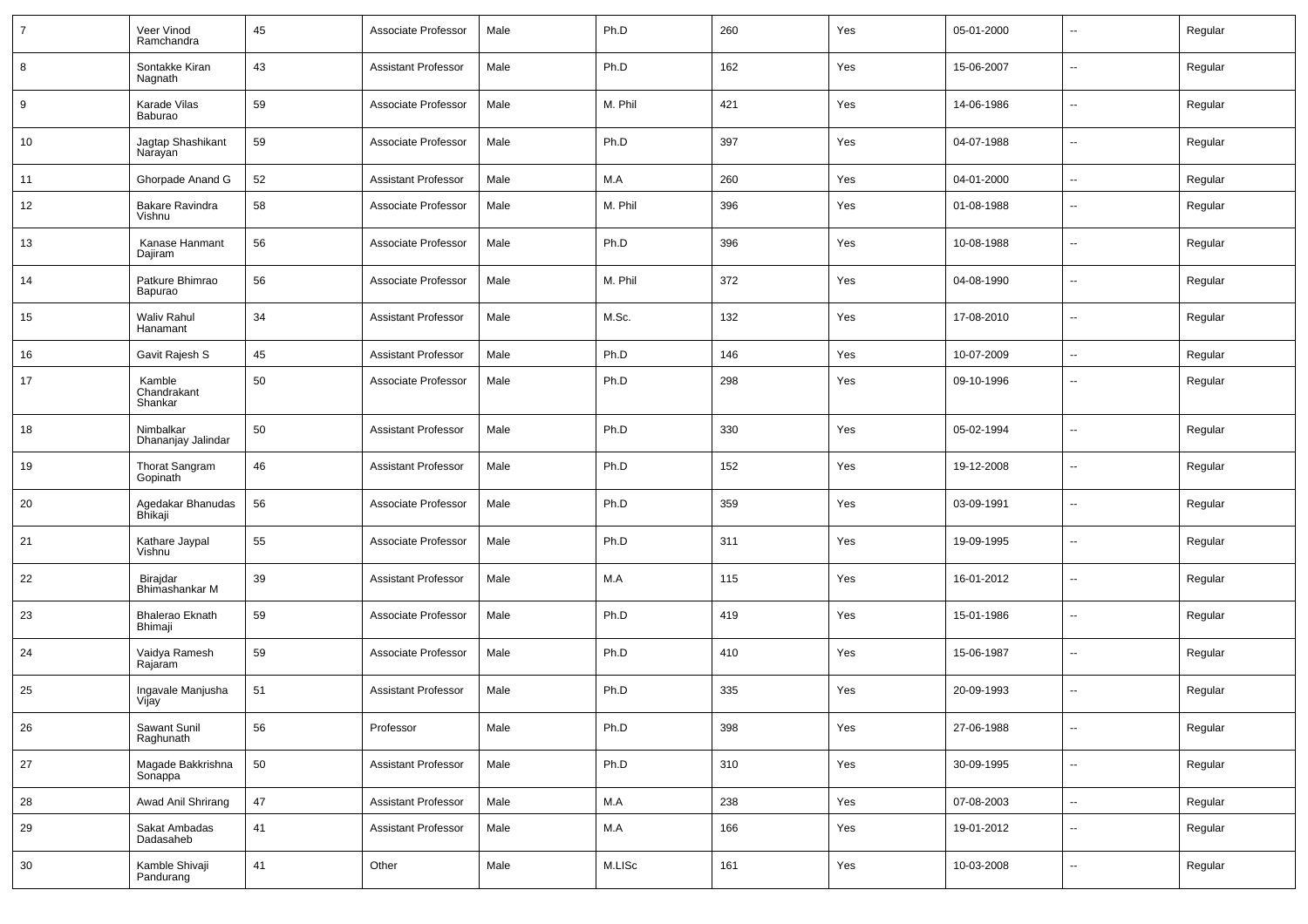| 31 | Pawar Samir Anand                     | 47     | Other                      | Male   | MP.Ed.     | 256 | Yes | 06-04-2000 | $\sim$                   | Regular |
|----|---------------------------------------|--------|----------------------------|--------|------------|-----|-----|------------|--------------------------|---------|
| 32 | Tate Shivaji<br>Ramchandra            | 36     | <b>Assistant Professor</b> | Male   | M.Sc.      | 132 | Yes | 16-08-2010 | $\overline{\phantom{a}}$ | Regular |
| 33 | Mokashi Anis<br>Alimardkhan           | 28     | <b>Assistant Professor</b> | Male   | M.Sc.      | 26  | Yes | 10-08-2019 | $\overline{\phantom{a}}$ | Other   |
| 34 | Mulik santosh kumar                   | 32     | <b>Assistant Professor</b> | Male   | <b>SET</b> | 26  | Yes | 10-08-2019 | $\overline{\phantom{a}}$ | Other   |
| 35 | Pawar Jaywant<br>Yadavrao             | 30     | <b>Assistant Professor</b> | Male   | M.COM      | 26  | Yes | 10-08-2019 | $\overline{\phantom{a}}$ | Other   |
| 36 | Kumbhar Sunil<br>Dattatray            | 31     | <b>Assistant Professor</b> | Male   | Ph.D       | 26  | Yes | 10-08-2019 | $\overline{\phantom{a}}$ | Other   |
| 37 | Shaikh Arifa Javed                    | 31     | <b>Assistant Professor</b> | Female | <b>SET</b> | 26  | Yes | 10-08-2019 | $\overline{\phantom{a}}$ | Other   |
| 38 | Deshmane Swati<br>Suresh              | 32     | <b>Assistant Professor</b> | Female | <b>SET</b> | 26  | Yes | 10-08-2019 | $\sim$                   | Other   |
| 39 | Dhanawade Amol<br>Anandrao            | 31     | <b>Assistant Professor</b> | Male   | M.Sc.      | 26  | Yes | 10-08-2019 | $\overline{\phantom{a}}$ | Other   |
| 40 | Khot Jayvant<br>Babaso                | 35     | <b>Assistant Professor</b> | Male   | <b>SET</b> | 26  | Yes | 10-08-2019 | $\sim$                   | Other   |
| 41 | Jadhav Mahesh<br>Tukaram              | 37     | <b>Assistant Professor</b> | Male   | Ph.D       | 26  | Yes | 10-08-2019 | $\overline{\phantom{a}}$ | Other   |
| 42 | Pathan Asrin<br>Sikandar              | 29     | <b>Assistant Professor</b> | Female | M.Sc.      | 26  | Yes | 10-08-2019 | $\overline{\phantom{a}}$ | Other   |
| 43 | Hake Tanaji<br>Ramchandra             | 36     | <b>Assistant Professor</b> | Male   | M.A        | 26  | Yes | 10-08-2019 | $\sim$                   | Other   |
| 44 | Bhosale Nilam Amol                    | 33     | <b>Assistant Professor</b> | Female | <b>NET</b> | 26  | Yes | 10-08-2019 | $\sim$                   | Other   |
| 45 | More Diksha Vijay                     | 26     | <b>Assistant Professor</b> | Female | M.A        | 26  | Yes | 10-08-2019 | $\overline{\phantom{a}}$ | Other   |
| 46 | Patil Dipali<br>Sushenrao             | 33     | <b>Assistant Professor</b> | Female | <b>NET</b> | 26  | Yes | 10-08-2019 | $\sim$                   | Other   |
| 47 | Patil Reshma<br>Dhondi                | 32     | <b>Assistant Professor</b> | Female | M.A        | 26  | Yes | 10-08-2019 | $\sim$                   | Other   |
| 48 | Kadam Swapnil<br>Bhagwan              | 31     | <b>Assistant Professor</b> | Male   | <b>NET</b> | 26  | Yes | 10-08-2019 | $\sim$                   | Other   |
| 49 | Tayade Rahul<br>Ramesh                | 34     | <b>Assistant Professor</b> | Male   | Ph.D       | 26  | Yes | 10-08-2019 | $\overline{\phantom{a}}$ | Other   |
| 50 | PATUGADE<br>SANDIP<br>ANANDRAO        | 32     | <b>Assistant Professor</b> | Male   | <b>NET</b> | 26  | Yes | 10-08-2019 | $\sim$                   | Other   |
| 51 | JAMDADE<br>RAVINDRA<br><b>SURESH</b>  | 34     | <b>Assistant Professor</b> | Male   | M.COM      | 26  | Yes | 10-08-2019 | $\sim$                   | Other   |
| 52 | Krishna Avdhut<br>Kajale              | 35     | <b>Assistant Professor</b> | Male   | <b>NET</b> | 26  | Yes | 10-08-2019 | $\sim$                   | Other   |
| 53 | <b>JADHAV KOMAL</b><br><b>HANMANT</b> | $35\,$ | <b>Assistant Professor</b> | Female | M.A        | 26  | Yes | 10-08-2019 | $\sim$                   | Other   |
| 54 | Makandar<br>Reshmabano<br>Umarsha     | 35     | <b>Assistant Professor</b> | Female | M.A        | 26  | Yes | 10-08-2019 | $\sim$                   | Other   |